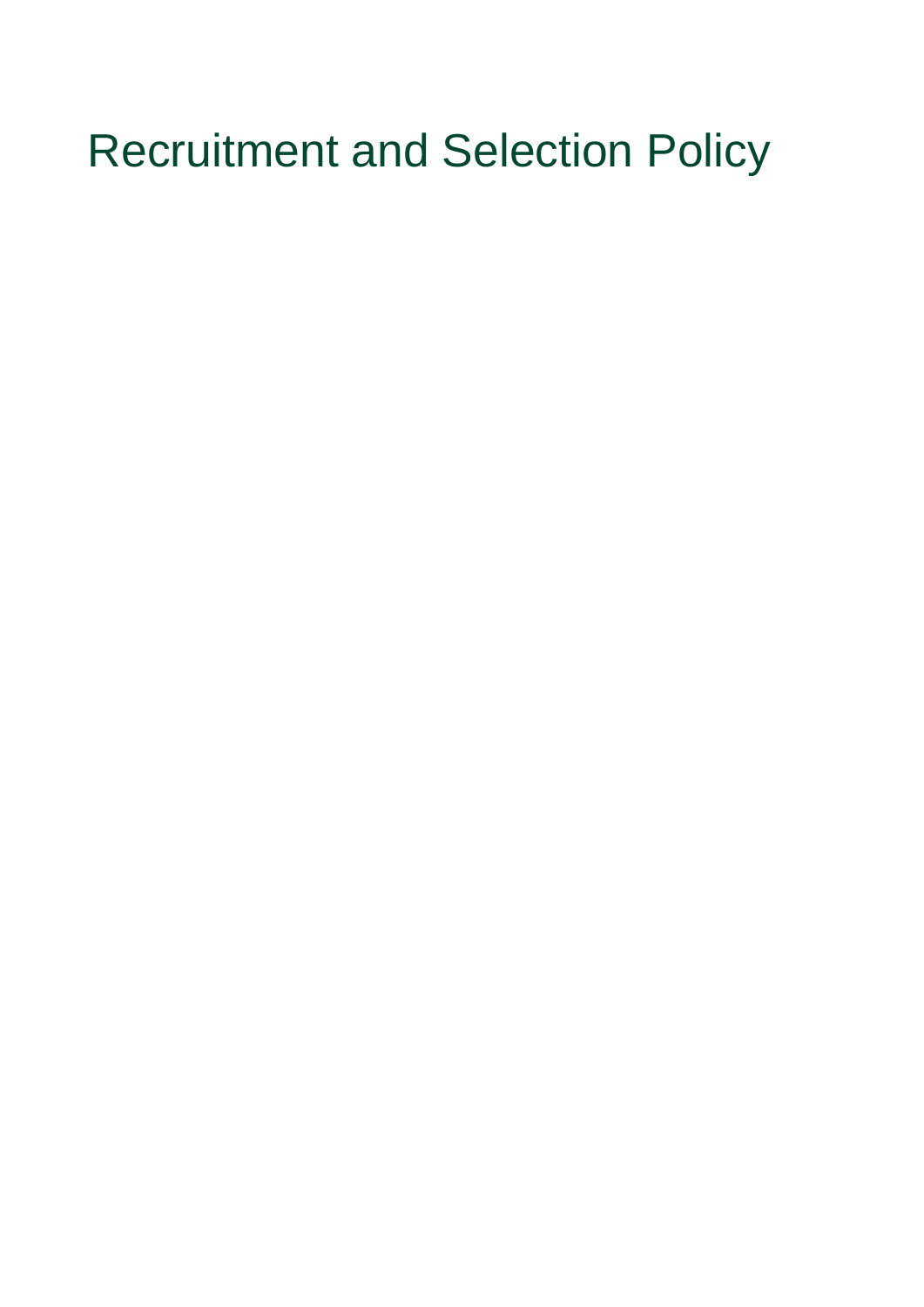# **Contents**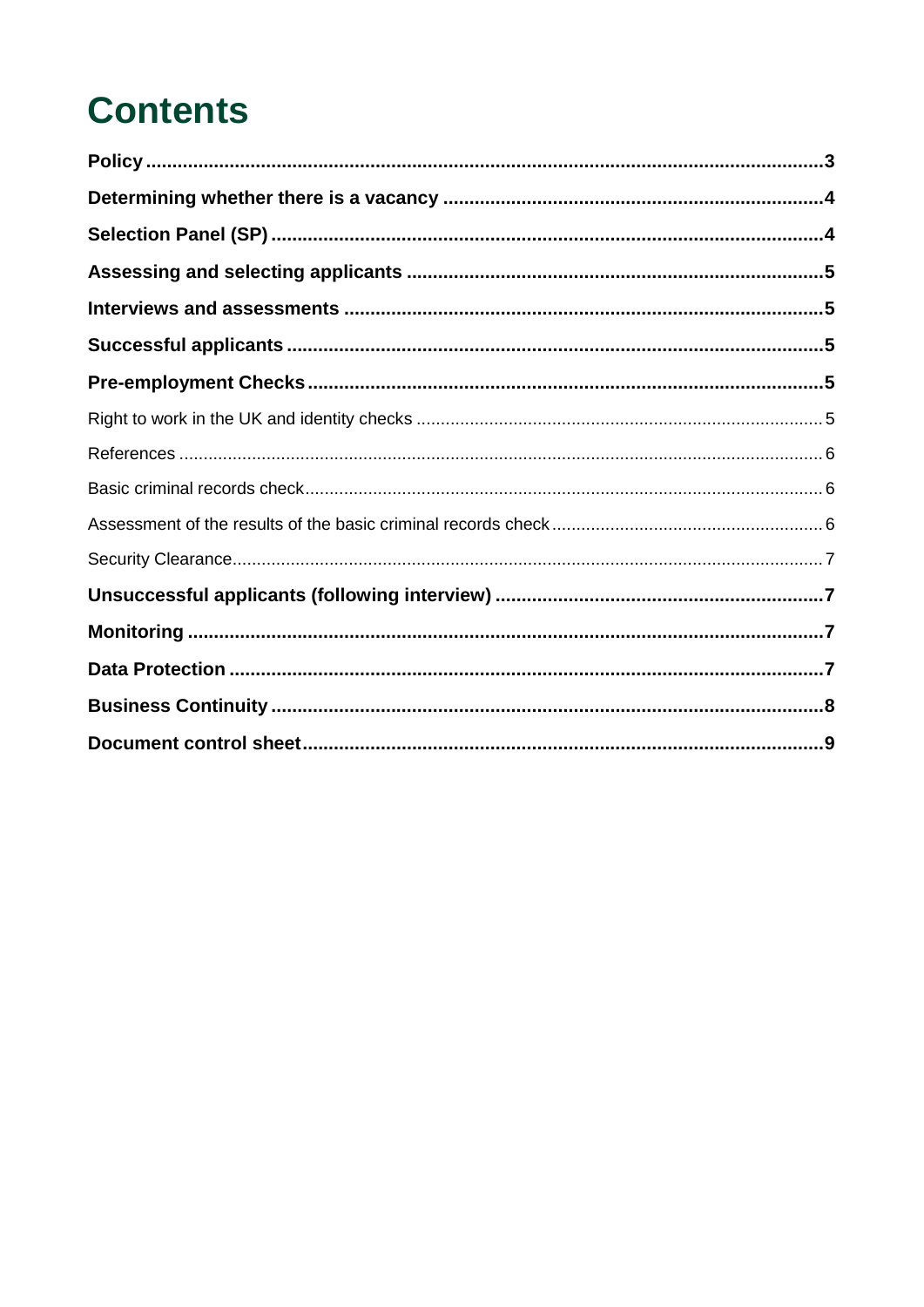# <span id="page-2-0"></span>**Policy**

The Scottish Information Commissioner (the Commissioner) recognises that our staff are fundamental to our success. We need to be able to attract and retain staff with the necessary skills and attributes to enable us to fulfil our organisational objectives.

Recruitment is the overall process whereby we appoint staff to fill vacant or new posts.

Selection covers the series of activities used to best identify the most suitable candidate for any particular vacant post on the basis of their job-related skills and abilities.

The purpose of this policy is to provide a sound framework for the recruitment of staff based on the principles outlined below.

This policy aims to make sure that the Commissioner attracts, selects and retains the most suitable candidates by using the most appropriate, efficient, fair, open and effective recruitment and selection processes.

The Commissioner has a legal responsibility to ensure that no unlawful practices occur in the recruitment and selection process and the processes that are in place help us to meet our obligations in relation to the following legislation and codes:

- Equal Pay Act 1970
- Rehabilitation of Offenders Act (1976)
- Human Rights Act 1998
- Employment Rights Act 1996
- Employment Relations Act 1996
- Equality Act 2010
- Data Protection Act 2018
- UK General Data Protection Regulation
- Equality and Human Rights Commission (EHRC) Code of Practice on Employment

<https://www.equalityhumanrights.com/en/publication-download/employment-statutory-code-practice>

• Information Commissioner's (ICO) Code on Employment Practices.

[The employment practices code \(ico.org.uk\)](https://ico.org.uk/media/for-organisations/documents/1064/the_employment_practices_code.pdf)

No job applicant will receive less favourable treatment on the grounds of sex or marital status, on racial grounds, or on grounds of age, disability, gender re-assignment, marriage and civil partnership, pregnancy and maternity, race, religion or belief, sex and sexual orientation Job applicants will be selected on the basis of their job-related merits and abilities**.**

The aims of the policy will be achieved by ensuring that:

• vacancies receive as wide a pool of potential applicants as possible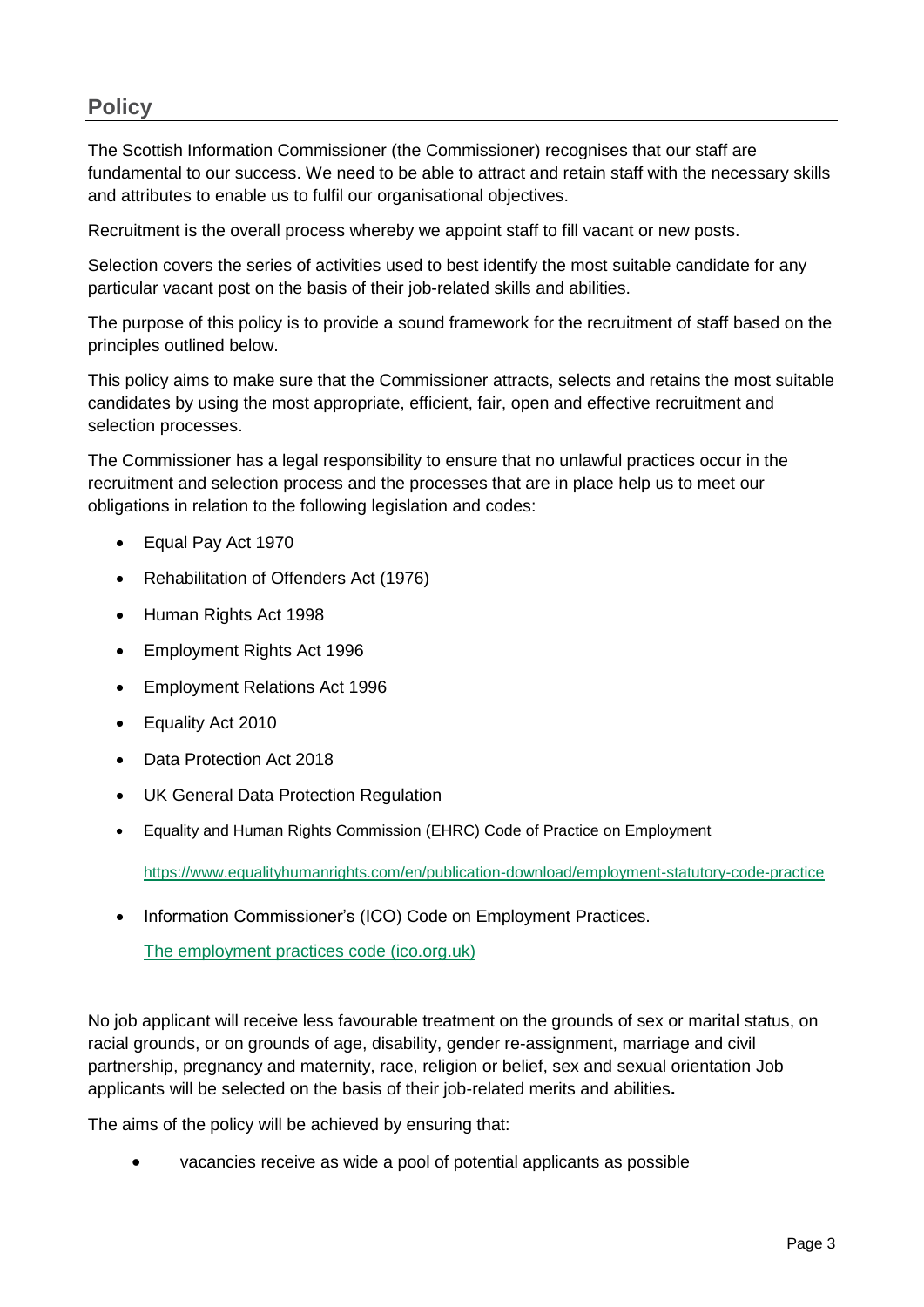- there are clear, concise and objective job descriptions and person specifications for each post
- when selecting applicants for interview,
	- the members of the Selection Panel (SP) will have no access to information about the candidates which might allow them to discriminate against any candidate on the basis of age, disability, gender reassignment, marriage and civil partnership, pregnancy and maternity, race, religion or belief, sex and sexual orientation
	- processes will be fair, objective and decisions will be justified, consistent and recorded
- we will make reasonable adjustments for disabled applicants during the recruitment process
	- we will provide and accept information in accessible formats, where this would be a reasonable adjustment. Accessible formats include email, Braille, Easy Read, large print, audio format and data formats.
	- all applicants who are invited for interview will be asked if they have additional support needs and offered assistance if needed.
- we will undertake regular monitoring of our recruitment using the information obtained from the separate and anonymous Equal Opportunities Monitoring Forms (EOMF)
- the EOMFs will not be made available to the Senior Management Team (SMT) or the SP in advance of an interview and are destroyed securely once the relevant information has been gathered from the forms and the reports prepared and submitted to the SMT.
- staff who are offered a contract to work part time hours, or are employed on temporary or fixed-term contracts will have the same employment conditions and rights as staff contracted to work full-time hours and/or staff on permanent contracts

# <span id="page-3-0"></span>**Determining whether there is a vacancy**

A vacancy presents an opportunity to critically examine the gap in the Commissioner's workforce that the vacancy has created. The SMT will consider whether recruitment is the most appropriate solution to filling a vacancy. Other options to recruitment include reorganising work distribution, increasing the responsibilities of an existing staff member, redesigning job tasks, restructuring, redeployment, secondment or using agency temporary staff for short-term assignments.

If recruitment is the appropriate solution, then the SMT will also decide whether the vacancy:

- is to be filled internally or externally
- is suitable for flexible working or job-sharing in accordance with our employment policies

# <span id="page-3-1"></span>**Selection Panel (SP)**

A SP will be formed for each recruitment exercise. There will be at least 2 people on the SP, one of which must be a member of the SMT. The SP may include non-management members of staff provided they are at a salary band above that of the post being recruited.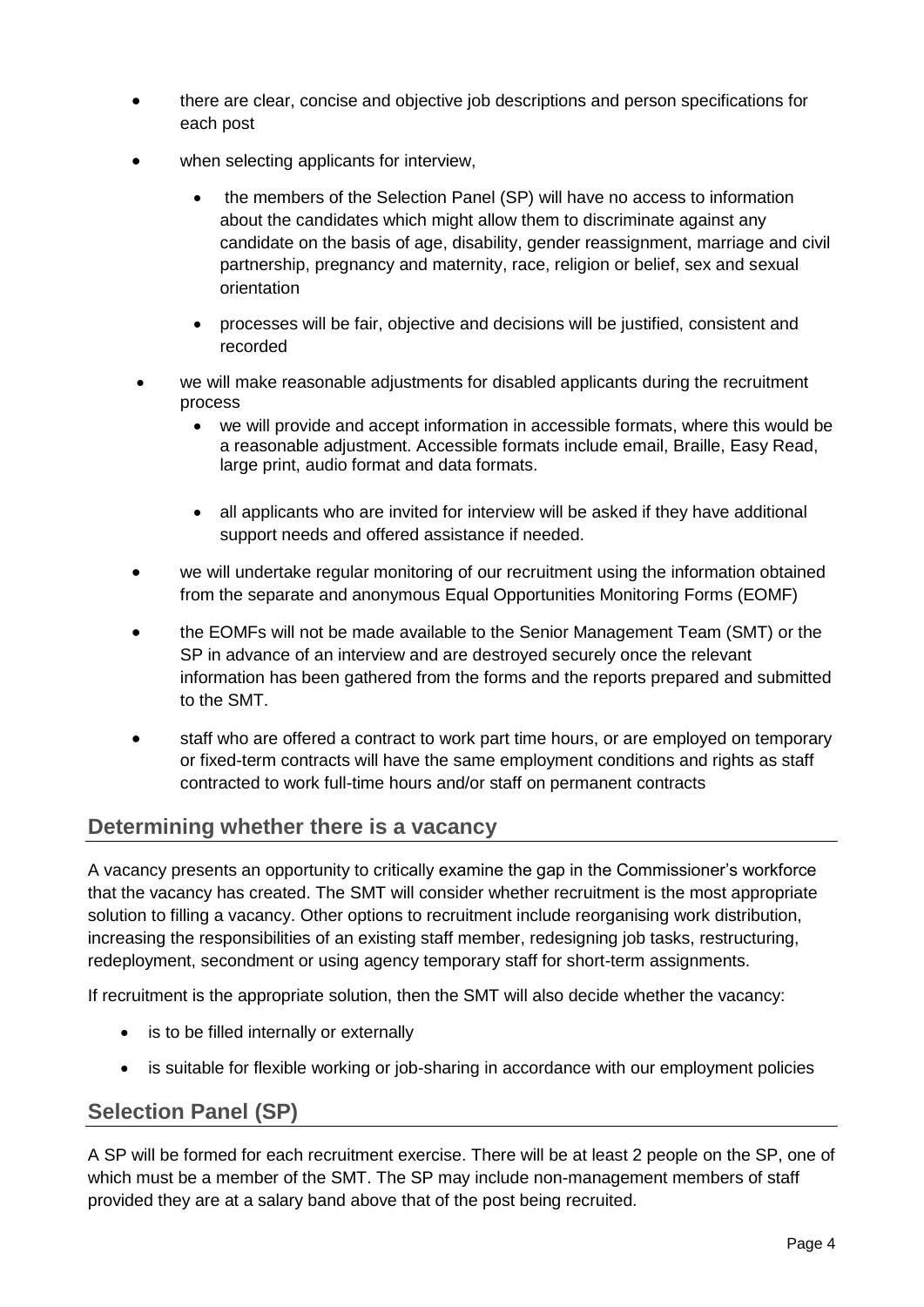SP members from outside the Commissioner's office may be used where all the candidates are well known to the Commissioner's staff and/or there is a need for particular expertise or technical knowledge/experience that is not obtainable within the Commissioner's office.

SP members must declare any personal knowledge of or relationship with an applicant.

SP members should also have received appropriate recruitment and selection training, including training on the diversity aspects of recruitment and selection and the relevant legislation.

# <span id="page-4-0"></span>**Assessing and selecting applicants**

Our C5 Recruitment and Selection Procedures provide more detail on the matters that will be considered and the steps to be taken in recruitment, assessment and selection.

#### <span id="page-4-1"></span>**Interviews and assessments**

Interviews may take place virtually or in person.

If an interview takes place in person, the Commissioner will reimburse travelling expenses up to £100.00 for attendance at an interview or assessment. Reasonable travelling expenses will be agreed as part of reasonable adjustments for a disability. Applicants will be asked to provide receipts as proof of purchase and will not be reimbursed without a receipt.

If there are several suitable applicants following an interview or assessment, to assist in the final decision, the applicants may be invited for a second interview and/or assessment. Applicants will be informed if there is a further interview and/or assessment and any delay in making an offer of employment.

#### <span id="page-4-2"></span>**Successful applicants**

An applicant who is successful at interview and who receives a conditional offer of employment must undertake pre-employment checks to progress to an unconditional offer of employment.

The pre-employment checks will include:

- Right to work and identity checks
- References
- Basic criminal records check
- Security clearance security clearance is required for all posts

The Commissioner can only make a formal unconditional offer of employment once the preemployment checks process is complete and satisfactory assessments of the checks have been obtained.

# <span id="page-4-3"></span>**Pre-employment Checks**

#### <span id="page-4-4"></span>**Right to work in the UK and identity checks**

When we offer someone a job, we must ask for proof that they have the right to work in the UK and if we do not check this we could be subject to a civil penalty.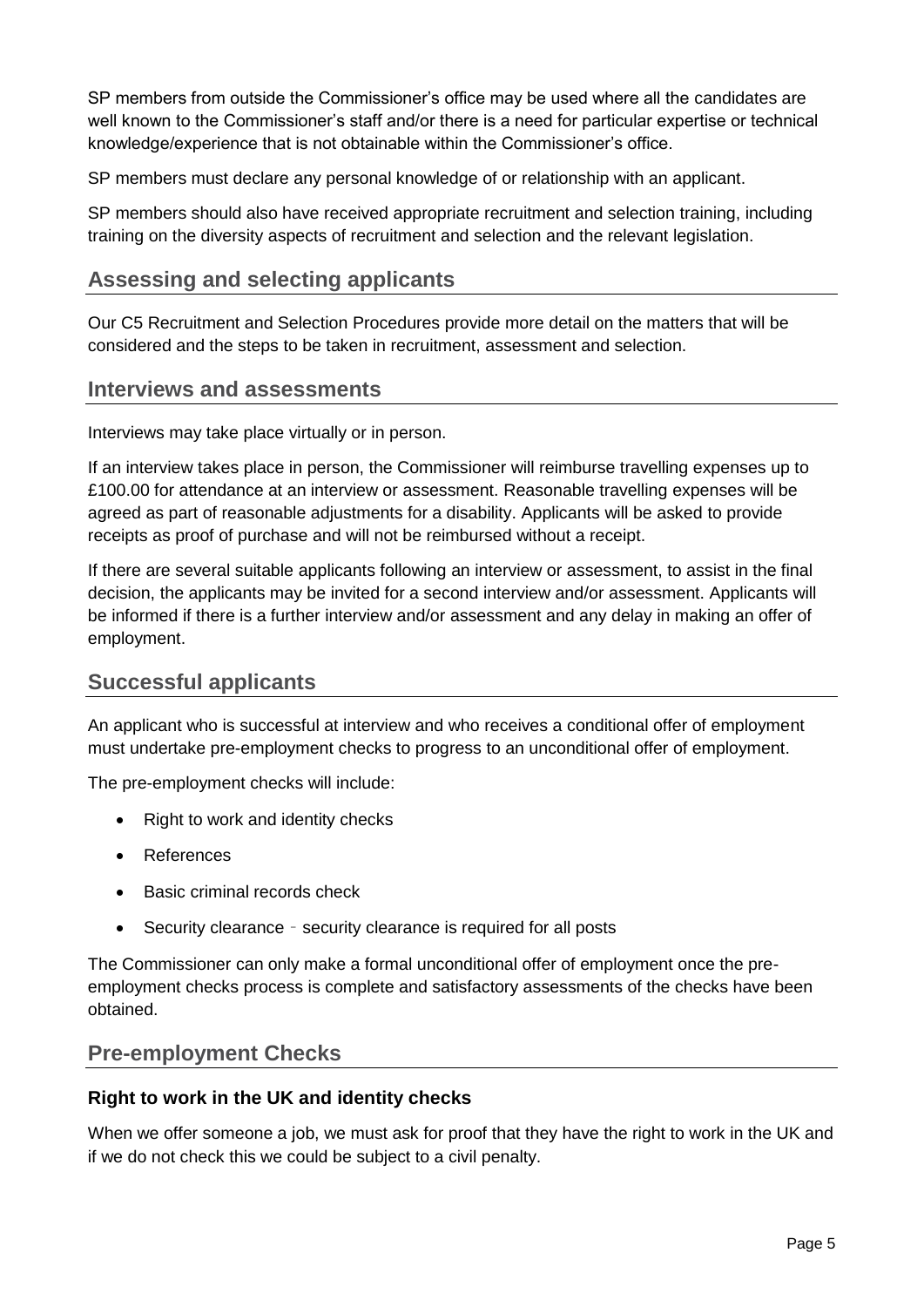The right to work in the UK and identity checks will be carried out by the Finance and Administration Manager (FAM) and we may ask for the relevant evidence prior to an interview taking place. The Head of Corporate Services (HOCS) will assess the right to work and identity checks and confirm whether they are satisfactory.

If an employee's right to work is time-limited, we will need to check their right to work and identity documents when they are due to expire.

We do not need to do checks for existing employees from the EU, EEA or Switzerland if they came to the UK before 1 July 2021.

Applications for the EU Settlement Scheme closed on 30 June 2021. Since 1 July 2021, EEA and Swiss citizens cannot use their passports or national identity cards to prove they have a right to work in the UK. The majority of EEA and Swiss citizens will now need to prove their right to work using the [Home Office online right to work service.](https://www.gov.uk/prove-right-to-work) The EEA includes the EU countries and also Iceland, Liechtenstein and Norway.

Irish citizens have unrestricted access to work in the UK and can prove their right to work in the UK by using their Irish passport or passport card or another proof of identity.

If an applicant's right to work in the UK and identity checks are not satisfactory, the applicant cannot be appointed to the post being recruited to and, if these checks are carried out prior to interview, may not be able to take part in any interview.

#### <span id="page-5-0"></span>**References**

If an applicant is successful at interview and a conditional offer of employment is made, the applicant will be asked to provide the names of two referees, one of which should be their most recent employer. The Commissioner has a C5 References Policy and Procedures document which provides more detail.

The references will be assessed by the HOCS who will advise the Commissioner as to whether they are satisfactory. If satisfactory references are not provided the conditional offer of employment will be withdrawn.

#### <span id="page-5-1"></span>**Basic criminal records check**

If an applicant is successful at interview and a conditional offer of employment is made, the applicant must apply for a Basic Criminal Records check via Disclosure Scotland (the applicant will be expected to obtain this and incur the cost for the certificate. Current charges and other information on disclosure certificates can be found at the Disclosure Bureau's website [www.disclosurescotland.co.uk](https://remote.osic.scot/owa/redir.aspx?C=QFDFtBd7cfCLjMGqZKPfvP10DxPWcop7kk_3TYo85emDTCmYYCHXCA..&URL=http%3a%2f%2fwww.disclosurescotland.co.uk%2f).)

#### <span id="page-5-2"></span>**Assessment of the results of the basic criminal records check**

In determining whether an unspent criminal record is relevant and would lead to withdrawal of a conditional offer of employment on the basis that the assessment of this pre-employment check is unsatisfactory, the unspent criminal record will be assessed in relation to the tasks which need to be performed and the circumstances in which the work is to be carried out. Relevant considerations which we will take into account in reaching our assessment include:

- the nature of the offence (for example, offences involving fraud, theft, violence or abuse) and its relevance to the position, given that the role could include access to funding, work with the public and teamwork, but does not require a driving licence
- the seriousness of the conviction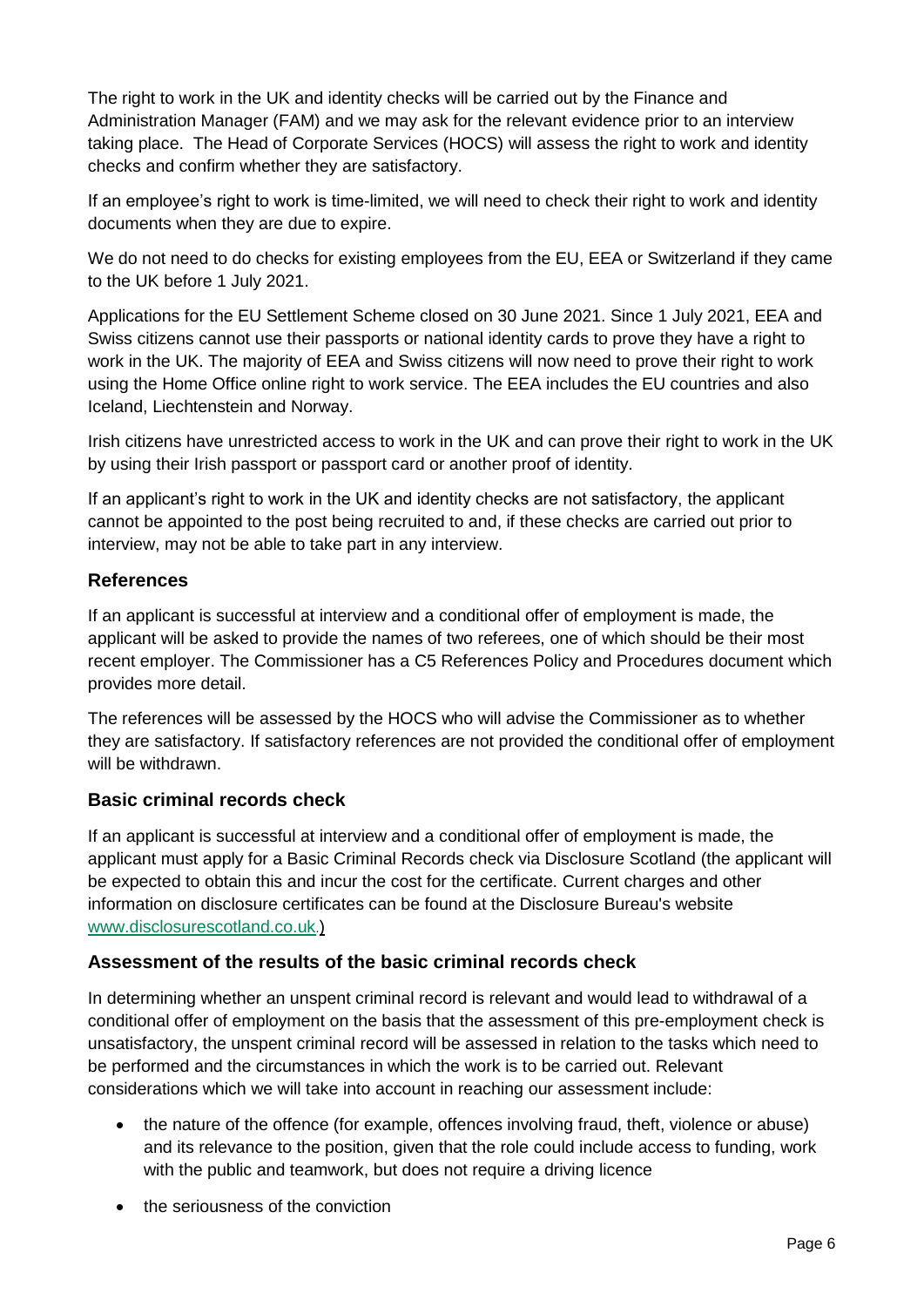• the age of the conviction

The circumstances of the offence may also be relevant and, also, any pattern of offending and changed circumstances.

#### <span id="page-6-0"></span>**Security Clearance**

All staff employed by the Commissioner have to undergo security clearance and there is a Security Vetting Policy and Procedure set out in the Employee Handbook.

If an applicant is successful at interview and a conditional offer of employment is made, the applicant will be asked to complete a security vetting form which will be processed by the Scottish Parliament's Security Office on behalf of the Commissioner. The system of security vetting operated is similar to the national vetting systems used by UK central Government Departments, Agencies and Devolved Administrations.

Once the security vetting has been completed, the outcome will be communicated to the applicant and the HOCS. If satisfactory security clearance is not obtained the conditional offer of employment will be withdrawn.

# <span id="page-6-1"></span>**Unsuccessful applicants (following interview)**

All unsuccessful candidates who have attended an interview will be advised that they have been unsuccessful.

### <span id="page-6-2"></span>**Monitoring**

Once the recruitment and selection process is completed, a monitoring report for the job will be prepared by the FAM. This will include: where the job was advertised, gender of applicants, age of applicants, number of applicants with disabilities and profile of ethnic origin. The report will include information in respect of all applicants, all applicants selected for an interview and successful candidates.

# <span id="page-6-3"></span>**Data Protection**

Personal data will be held, used, processed and securely destroyed in line with the Commissioner's Data Protection Policy and Handbook, Information and Records Management policies and the File Plan and Retention Schedule.

The Commissioner recognises the importance of safeguarding personal privacy when dealing with information received from applicants during a recruitment process. Relevant data protection laws, including the UK General Data Protection Regulation and the Data Protection Act 2018, require us to inform an applicant about what data we hold on an applicant and the purposes for which this data might be used. This information can be found in in the Commissioner's Privacy Notice, available at: [http://www.itspublicknowledge.info/home/privacy.aspx.](http://www.itspublicknowledge.info/home/privacy.aspx)

The Commissioner undertakes to process personal data obtained during a recruitment process in accordance with the following data protection principles. Personal data will be:

- used lawfully, fairly and in a transparent way
- collected only for valid purposes that are clearly explained and not used in any way that is incompatible with those purposes
- relevant to specific purposes and limited only to those purposes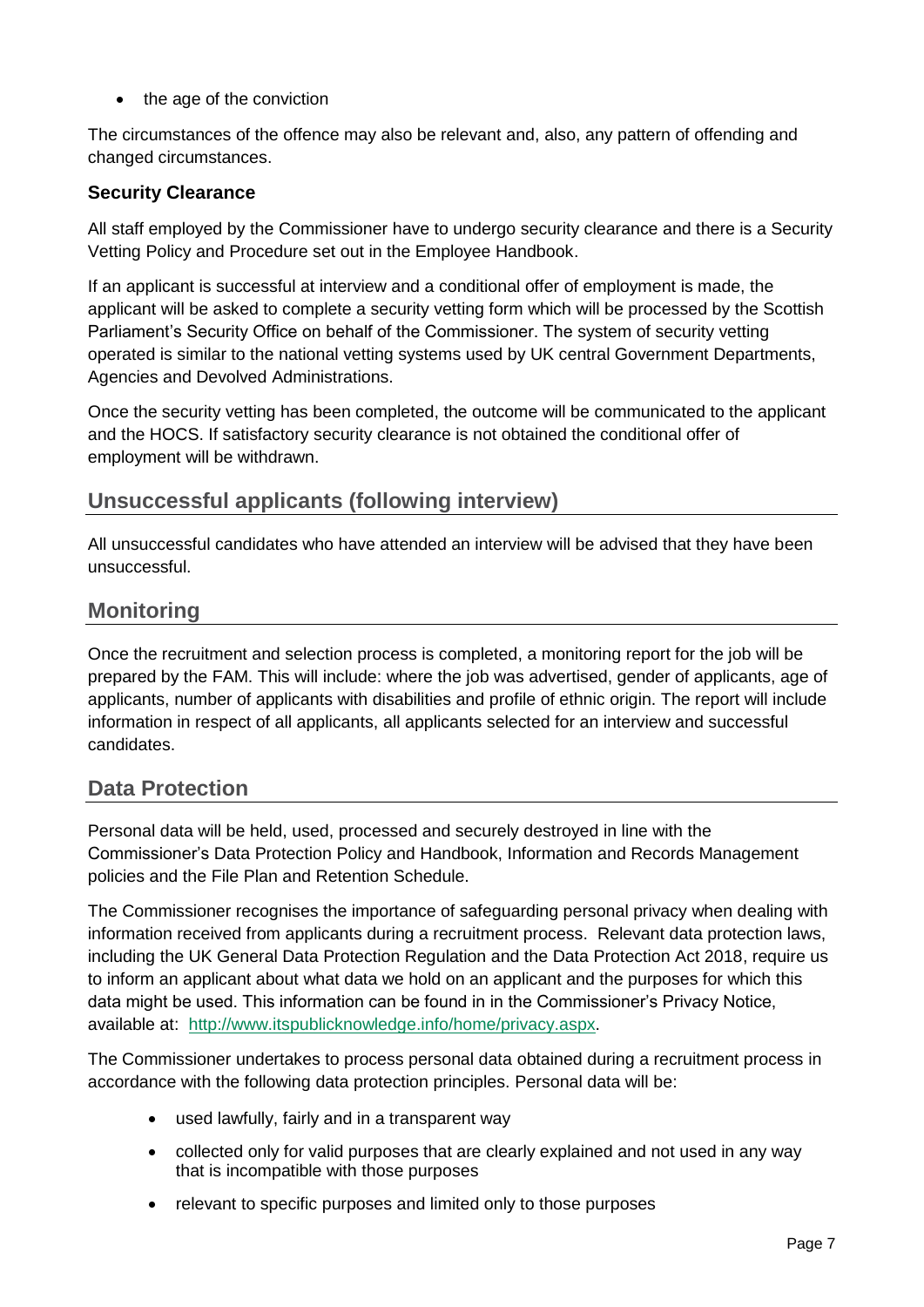- accurate and kept up to date
- kept only as long as necessary for the specified purposes and
- kept securely.

# <span id="page-7-0"></span>**Business Continuity**

For business continuity purposes, it may be necessary to provide temporary and interim policies to add to or amend the provisions set out in this policy, for example, when dealing with the impact of a pandemic.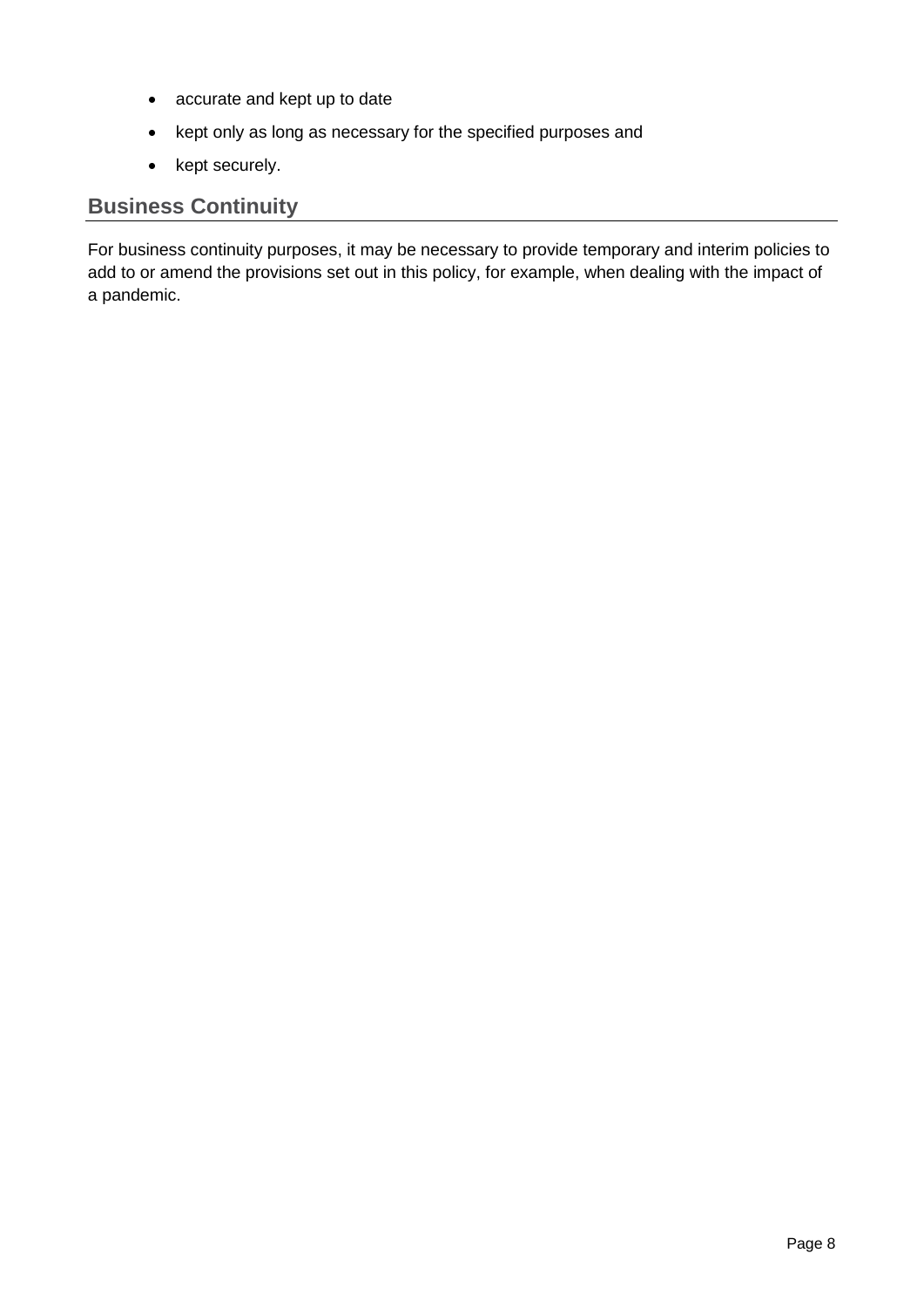# <span id="page-8-0"></span>**Document control sheet**

| <b>Document Information</b>                                                          |                                                       |  |  |  |  |
|--------------------------------------------------------------------------------------|-------------------------------------------------------|--|--|--|--|
| Full name of current version: Class, Title, Version No and<br>Status.                | C5 Recruitment and Selection Policy v01 CURRENT ISSUE |  |  |  |  |
| E.g. C5 Key Documents Handbook v01 CURRENT ISSUE                                     |                                                       |  |  |  |  |
| VC File Id                                                                           | 166665                                                |  |  |  |  |
| <b>Type</b>                                                                          | Policy/procedure                                      |  |  |  |  |
| Approver                                                                             | <b>SMT</b>                                            |  |  |  |  |
| Responsible Manager                                                                  | <b>HOCS</b>                                           |  |  |  |  |
| Date of next planned review                                                          | 03/2025                                               |  |  |  |  |
| <b>Approval &amp; Publication</b>                                                    |                                                       |  |  |  |  |
| Approval Date (major version)                                                        | 22/02/2022                                            |  |  |  |  |
| For publication (Y/N)                                                                | Υ                                                     |  |  |  |  |
| Date published                                                                       | 11/03/2022                                            |  |  |  |  |
| Name of document in website file library                                             | RecruitmentandSelectionPolicy                         |  |  |  |  |
| Corrections / Unplanned or Ad hoc reviews (see Summary of changes below for details) |                                                       |  |  |  |  |
| Date of last update                                                                  |                                                       |  |  |  |  |

| <b>Summary of changes to document</b> |                     |                    |                       |                                                               |  |  |
|---------------------------------------|---------------------|--------------------|-----------------------|---------------------------------------------------------------|--|--|
| <b>Date</b>                           | <b>Action</b><br>by | Version<br>updated | <b>New</b><br>version | <b>Brief description</b>                                      |  |  |
|                                       |                     |                    | number                |                                                               |  |  |
|                                       | (initials)          | (e.g.              | (e.g.                 | (e.g. updated paras 1-8, updated HOPI to HOCS, reviewed whole |  |  |
|                                       |                     | $v01.25-36$        | v01.27, or            | section on PI test, whole document updated, corrected typos,  |  |  |
|                                       |                     |                    | 02.03)                | reformatted to new branding)                                  |  |  |
| 11/03/22                              | <b>BOW</b>          | 01.00              | 01.01                 | New document created following approval of draft              |  |  |
| 11/03/22                              | <b>BOW</b>          | 01.01              | 01.02                 | DCS updated, published on website                             |  |  |
|                                       |                     |                    |                       |                                                               |  |  |
|                                       |                     |                    |                       |                                                               |  |  |
|                                       |                     |                    |                       |                                                               |  |  |
|                                       |                     |                    |                       |                                                               |  |  |
|                                       |                     |                    |                       |                                                               |  |  |
|                                       |                     |                    |                       |                                                               |  |  |
|                                       |                     |                    |                       |                                                               |  |  |
|                                       |                     |                    |                       |                                                               |  |  |
|                                       |                     |                    |                       |                                                               |  |  |
|                                       |                     |                    |                       |                                                               |  |  |
|                                       |                     |                    |                       |                                                               |  |  |
|                                       |                     |                    |                       |                                                               |  |  |
|                                       |                     |                    |                       |                                                               |  |  |
|                                       |                     |                    |                       |                                                               |  |  |
|                                       |                     |                    |                       |                                                               |  |  |
|                                       |                     |                    |                       |                                                               |  |  |